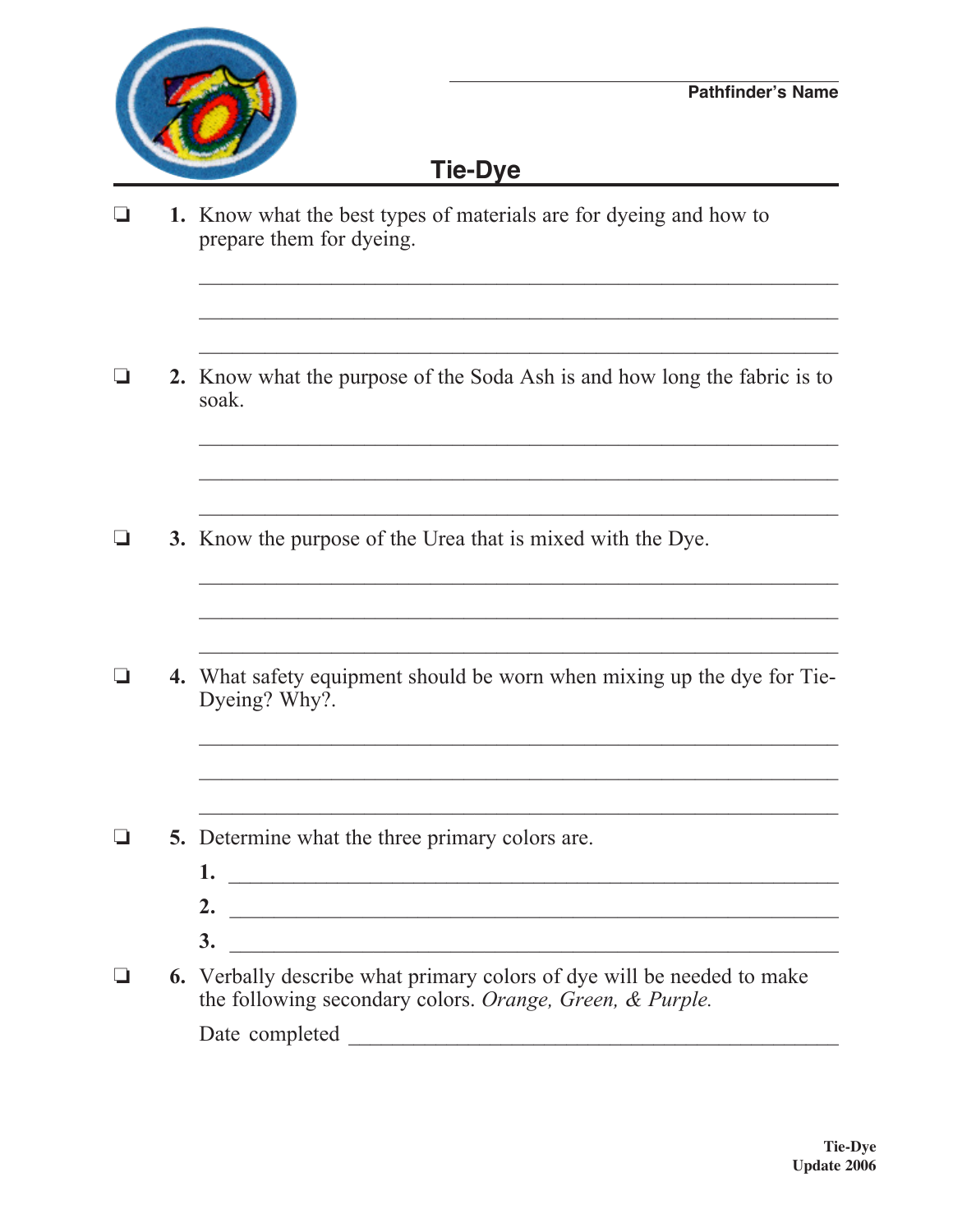|  | 7. Verbally describe what the outcome will be if two secondary colors are<br>mixed.                                                                                                                                                                                                                               |  |  |  |  |
|--|-------------------------------------------------------------------------------------------------------------------------------------------------------------------------------------------------------------------------------------------------------------------------------------------------------------------|--|--|--|--|
|  | Date completed                                                                                                                                                                                                                                                                                                    |  |  |  |  |
|  | <b>8.</b> Use a Kleenex tissue & colored marker to demonstrate two different<br>types of folds one could do on a T-shirt.                                                                                                                                                                                         |  |  |  |  |
|  | Date completed                                                                                                                                                                                                                                                                                                    |  |  |  |  |
|  | <b>9.</b> Once you have seen the outcome of the different folds you have created<br>on tissue, fold & dye an item for yourself. Bandana, t-shirt, pillowcase,<br>etc Always keep in mind, no two items will be identical, nor will they<br>be perfect. Each item will be as unique as the individual who made it. |  |  |  |  |
|  | Date completed                                                                                                                                                                                                                                                                                                    |  |  |  |  |
|  | 10. Wear or bring this item to the next meeting for your club members to<br>see.                                                                                                                                                                                                                                  |  |  |  |  |
|  | Date completed                                                                                                                                                                                                                                                                                                    |  |  |  |  |
|  |                                                                                                                                                                                                                                                                                                                   |  |  |  |  |